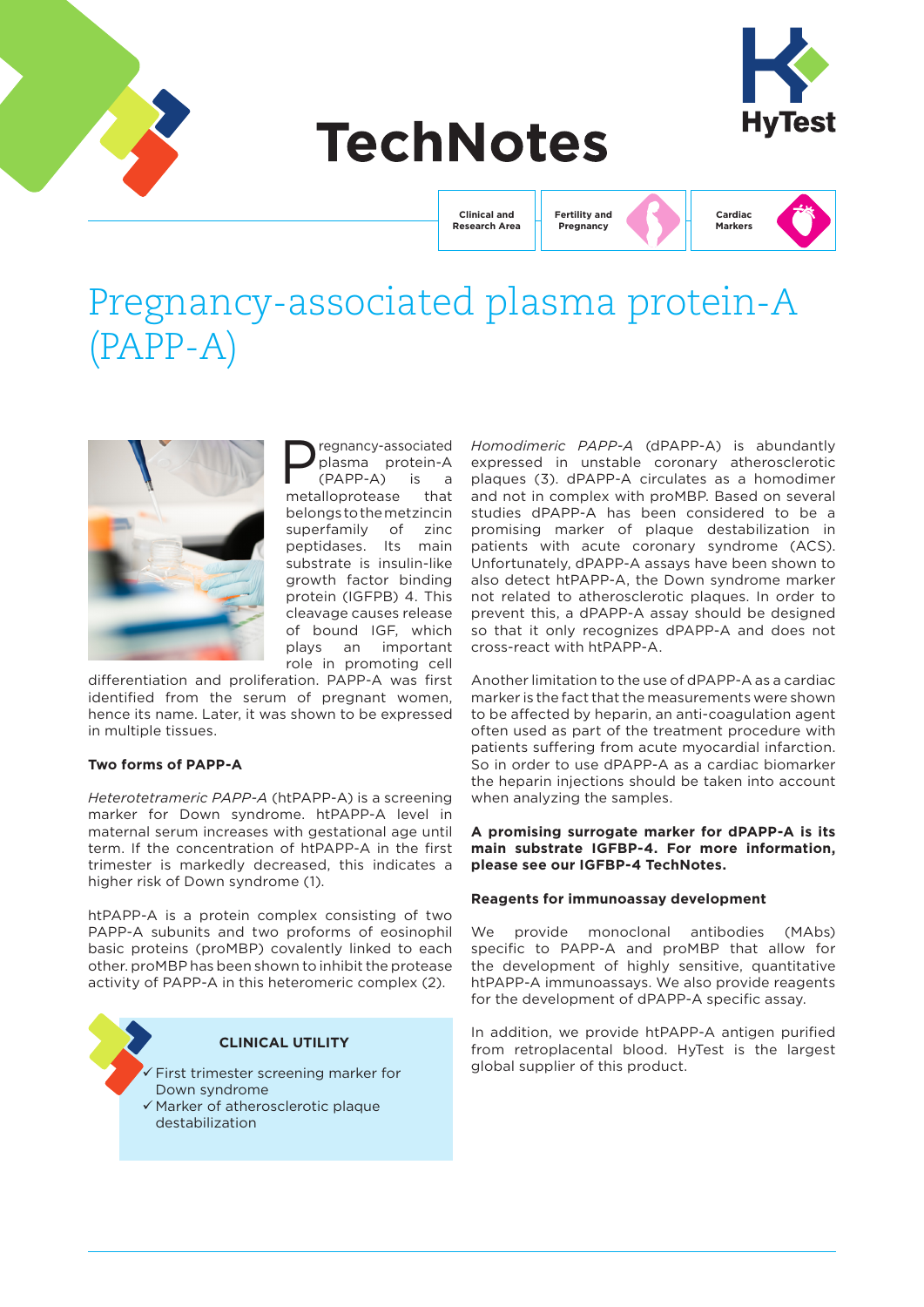#### **Monoclonal antibodies specific to htPAPP-A**

We provide several different MAbs specific to htPAPP-A. Some of the MAbs recognize the PAPP-A subunit while some are specific to the proMBP part of the heterotetrameric complex.

#### **Total PAPP-A and htPAPP-A sandwich immunoassays**

All MAbs were tested in pairs in sandwich fluoroimmunoassays as capture and detection antibodies with both forms of the antigen – htPAPP-A and dPAPP-A. The antibody pairs performing best in our in-house assays are listed in Table 1. Calibration curves for two suggested pairs are shown in Figure 1.

**Table 1. Recommended pairs for htPAPP-A and total PAPP-A sandwich immunoassay.**

| Detection of human htPAPP-A<br>antigen (capture - detection) | Detection of total PAPP-A<br>(htPAPP-A and/or dPAPP-A)<br>(capture - detection) |  |  |
|--------------------------------------------------------------|---------------------------------------------------------------------------------|--|--|
| 10E2 - 5H9                                                   | 10E2 - 10E1                                                                     |  |  |
| 5H9 - 10E2                                                   | 4G11 - 3C8                                                                      |  |  |
| 5H9 - 7A6                                                    | 4G11 - 10H9                                                                     |  |  |
| 10E1 - 11E4                                                  | 10E1 - 7A6                                                                      |  |  |



#### **Figure 1. Calibration curves for two PAPP-A sandwich immunoassays. (A) 4G11 – 3C8 and (B) 4G11 – 10H9.** Capture MAb: 4G11 (biotinylated)

Detection MAbs: 3C8 or 10H9 (labeled with stable Eu<sup>3+</sup> -chelate) Antigen: htPAPP-A

Mixture of antibodies and antigen was incubated for 30 minutes at room temperature in streptavidin-coated plates.

#### **PAPP-A immunodetection in Western blotting**

MAbs 3C8 and 7A6 recognize PAPP-A subunit whereas MAbs 5H9 and 11E4 recognize the proMBP subunit of htPAPP-A in Western blotting after SDS-PAGE in reducing and non-reducing conditions. MAbs 4G11 and 10E1 recognize htPAPP-A in Western blotting only after electrophoresis in nonreducing conditions (see Figure 2 and data not shown here).



**Figure 2. Detection of human PAPP-A and proMBP subunits of htPAPP-A by monoclonal antibodies in Western blotting.**

Lane 1: 7A6

Lane 2: 3C8 Lane 3: 5H9 (proMBP-specific)

Lane 4: 11E4 (proMBP-specific)

Lane 5: 7A6

Lane 6: 3C8

Lane 7: 10E1

**Lanes 1-4**: after SDS-PAGE in reduction conditions.

**Lanes5-7**:Non-reducing conditions. Heterotetrameric complex was detected by anti-PAPP-A MAbs.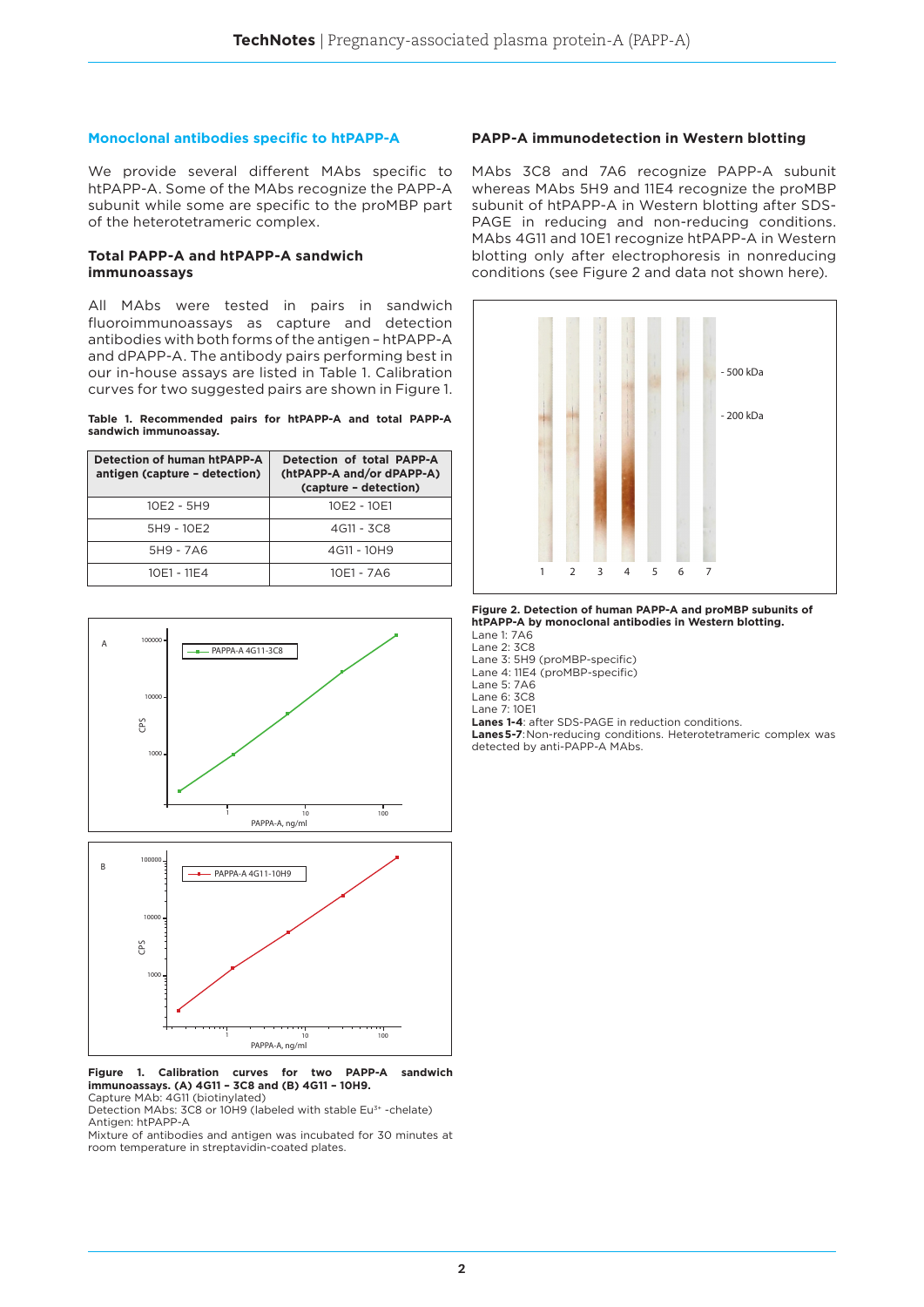#### **Monoclonal antibodies specific to dPAPP-A**

We offer a few MAbs that only recognize dPAPP-A and do not cross-react with htPAPP-A.

#### **Selective dPAPP-A sandwich immunoassay**

Antibody pair PAPP52-PAPP30 specifically recognizes dPAPP-A. In this prototype assay, one MAb is specific to dPAPP-A (Cat.# 4PD4), while the other MAb recognizes all known forms of PAPP-A (Cat.# 4P41). This prototype assay was tested with dPAPP-A purified from atherosclerotic coronary arteries, as well as with purified htPAPP-A (Cat.# 8P64) and human recombinant dPAPP-A (inhouse preparation). The assay was able to recognize dimeric forms of the antigen with high specificity and with negligible cross-reactivity (< 1 %) with htPAPP-A. This MAb combination could be used for the development of a highly sensitive sandwich immunoassay that is suitable for the selective quantitative measurements of dPAPP-A in human blood.

#### **dPAPP-A levels in the blood of patients with ACS**

We measured the concentration of dPAPP-A in the plasma from 43 patients with ACS (acute myocardial infarction, unstable angina) using the prototype assay PAPP52-PAPP30. The samples were withdrawn 3-20 hours following the onset of chest pain. As a control, we used plasma samples obtained from 34 non-ACS patients. The dPAPP-A levels in plasma from ACS patients were 2.77 fold higher than in plasma from the control group (P<0.0005) (see Figure 3).



**Figure 3. dPAPP-A concentration in plasma samples of 43 ACS patients (ACS) and 34 non-ACS patients control group (Normal) measured by PAPP52 - PAPP30 sandwich immunoassay (mean+/- SD).** 

Capture MAb: PAPP52

Detection MAb: PAPP30 (labeled with Eu3+ chelate) Incubation volume: 100 μl.

Incubation volume: 100 µm.<br>Incubation time: 30 min at room temperature.